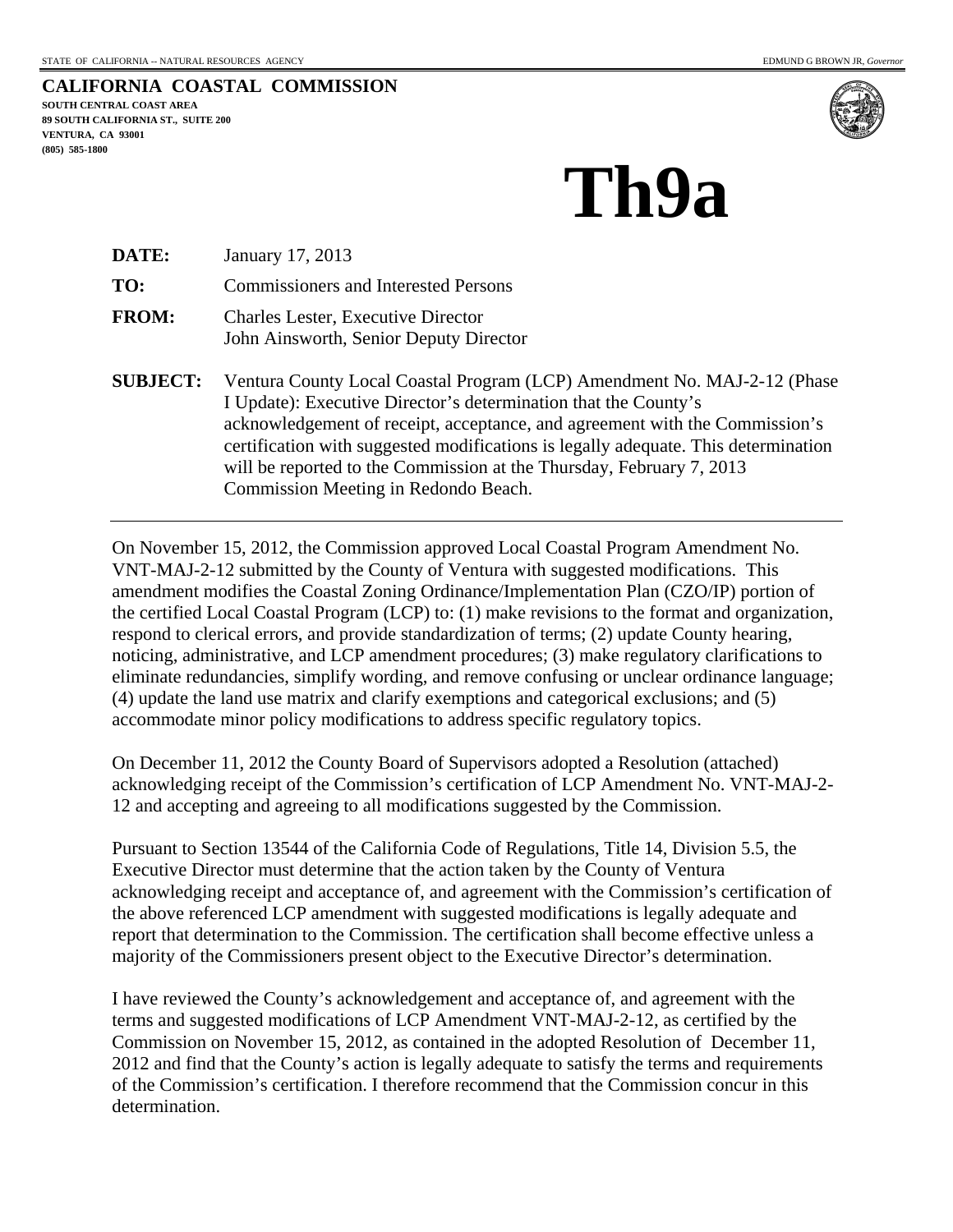# county of ventura

December 26, 2012

California Coastal Commission Mr. Steve Hudson, District Manager 89 S. California Street, 2nd Floor Ventura, CA 93001

### **SUBJECT:** Submittal to the California Coastal Commission of an Amendment to Ventura County's Certified Local Coastal Program

Dear Mr. Hudson:

The Ventura County Board of Supervisors ("Board") approved proposed amendments to the Ventura County Coastal Zoning Ordinance (CZO) at its July 31, 2012 meeting, including minor revisions to the language, and organization and format of the CZO which are intended to help coastal residents and businesses more clearly understand County regulations that may affect development on private land located within the Coastal Zone.

At its November 15, 2012 hearing, the California Coastal Commission ("Commission") approved the proposed amendments with four suggested modifications to clarify the CZO language and correct minor typographical errors. The proposed modifications were approved by the Board at its December 11, 2012 hearing. Resolution No. 4451 (attached) acknowledges receipt, and accepts and approves the Commission's conditional certification of Ventura County's Local Coastal Program Amendment No. MAJ-2-12, including the suggested modifications.

If you have any questions or require any additional information, please contact Jennifer Welch at (805) 654-2465.

**Kim Prillhart, Director** Ventura County Planning Division

**Attachments** 

**Ventura County Board of Supervisors Resolution Coastal Zoning Ordinance**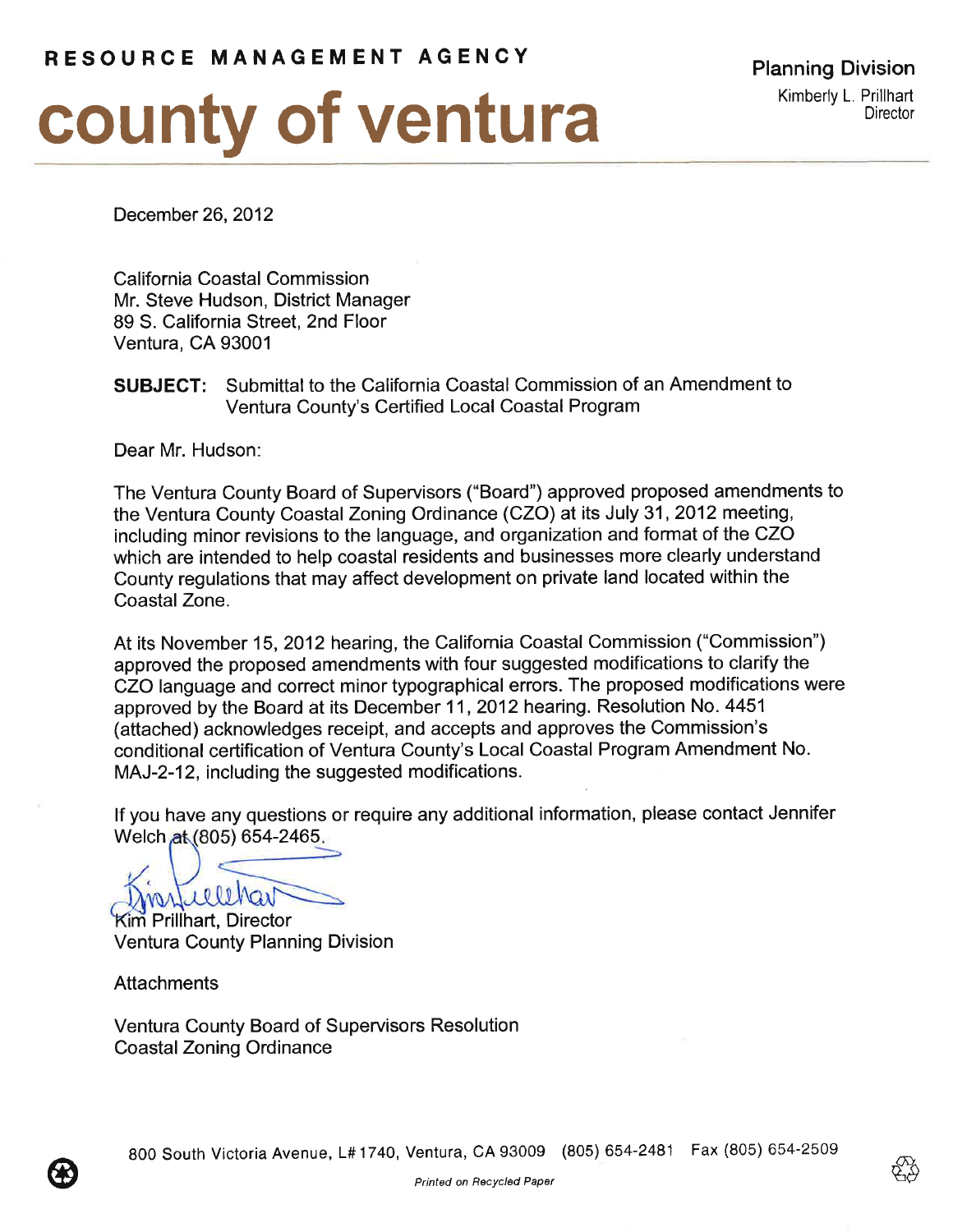#### **VENTURA COUNTY BOARD OF SUPERVISORS**

#### A RESOLUTION ACKNOWLEDGING RECEIPT OF, ACCEPTING AND APPROVING THE CALIFORNIA COASTAL COMMISSION'S CONDITIONAL CERTIFICATION OF THE COUNTY OF VENTURA LOCAL COASTAL PLAN AMENDMENT No. MAJ-2-12 TO UPDATE ITS COASTAL ZONING **ORDINANCE**

WHEREAS, the Board of Supervisors of Ventura County (Board of Supervisors), after considering all written and oral testimony on this matter, including County staff reports, exhibits, and Planning Commission recommendations, approved a Local Coastal Program (LCP) Amendment at a legally noticed public hearing on July 31, 2012; and

WHEREAS, the California Coastal Commission, after considering all written and oral testimony, Coastal Commission staff reports and recommendations, approved and conditionally certified Amendment No. MAJ-2-12 to the LCP with three (3) modifications by a unanimous vote of 10 to 0 vote of at its November 15, 2012, meeting; and

WHEREAS, the Board of Supervisors now desires to complete the certification of LCP Amendment No. MAJ-2-12 by acknowledging receipt of, accepting and approving the modifications suggested by the California Coastal Commission in accordance with title 14, California Code of Regulations, sections 13542, 13544, and 13544.5; and

WHEREAS, a legally noticed public hearing on this matter was scheduled by the Board of Supervisors at Ventura, California, on December 11, 2012.

NOW, THEREFORE, BE IT RESOLVED that the Board of Supervisors of Ventura County hereby acknowledges receipt of, accepts, and approves of the California Coastal Commission's approval and conditional certification of LCP Amendment No. MAJ-2-12, with suggested modifications, on November 15, 2012.

BE IT FURTHER RESOLVED that LCP Amendment No. MAJ-2-12 shall become final, effective and operative upon the California Coastal Commission's concurrence with its Executive Director's determination pursuant to California Code of Regulations, title 14, section 13544; and